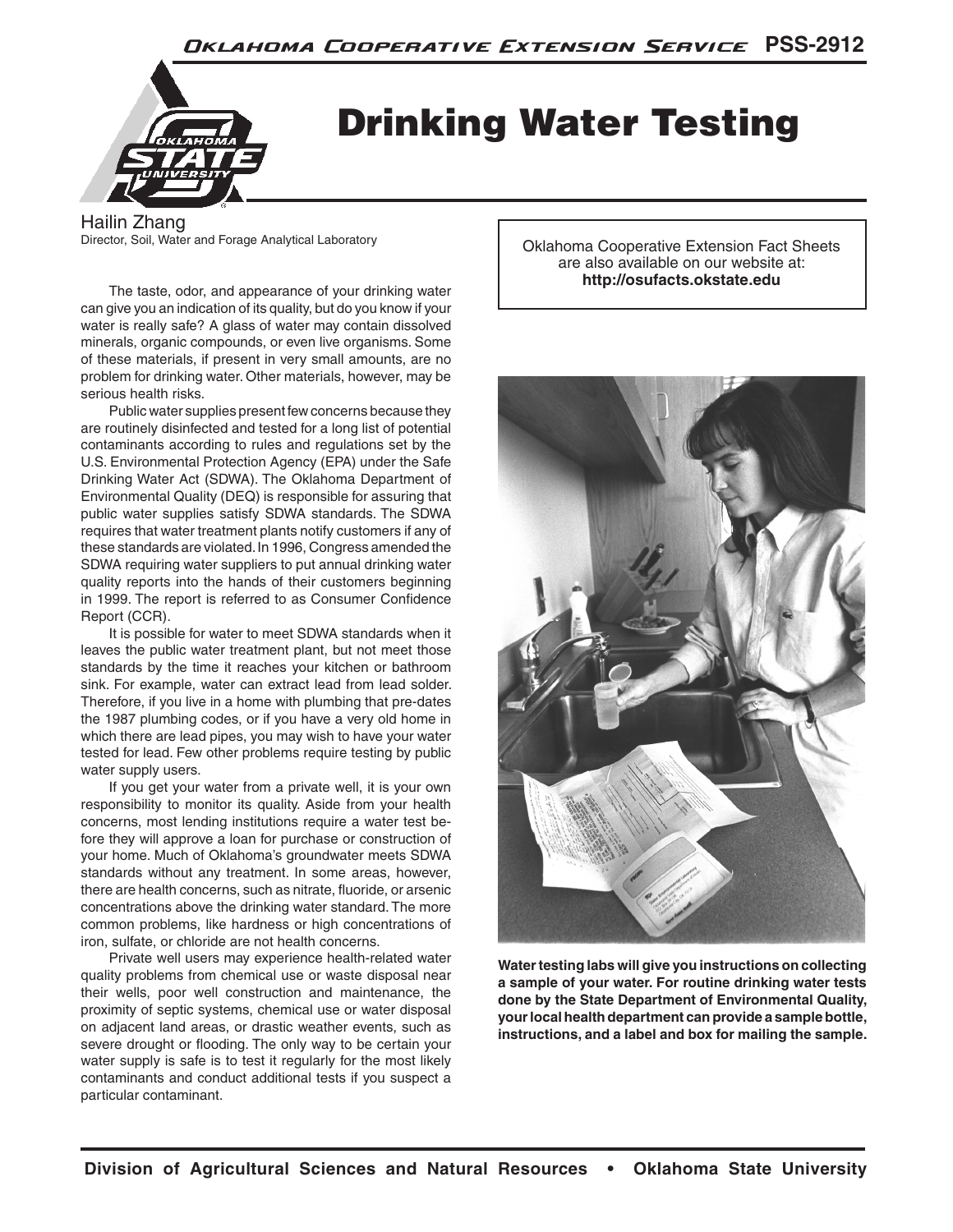*The Oklahoma Department of Environmental Quality (DEQ) is responsible for assuring that public water supplies in Oklahoma meet Safe Drinking Water Standards. Public water supply systems are required to collect water samples on a regular basis (frequency of sampling depends on the size of the population served by the system) and submit the samples for analysis by an approved laboratory. DEQ enforces standards for inorganic chemicals, organic chemicals, volatile organic chemicals, turbidity, radionuclide contaminants and microbiological contaminants. If the maximum allowable level of any contaminant is violated, the public water system is required to issue public notices in a local newspaper and on monthly water bills to customers until the violation is corrected. Consumers will receive an annual water quality report from the public water supplier.*

# **What Should I Test For?**

 A number of tests can be performed to check for specific water contaminants. To test for all possible pollutants, however,

|  | Table 1. Water Quality Problems and Recommended Tests. |  |
|--|--------------------------------------------------------|--|
|--|--------------------------------------------------------|--|

would be prohibitively expensive. Instead, tests should be conducted for the most common problems or for suspected problems. Table 1 provides a summary of typical problems observed in drinking water, the possible contaminants, and the recommended tests. Table 2 presents reasons to suspect contamination and the recommended tests. Use this information as a guide to determine which water tests you need.

In general, water analyses can be classified as bacteriological, inorganic, and organic tests. The bacteriological tests check for indicator species of bacteria (for example, coliforms or *E. coli*). Inorganic tests measure the concentration of dissolved minerals and the pH, or acidity. If other contaminants are suspected, the water may be tested for organic chemicals (including volatile organic compounds, pesticides, and petroleum products), radiological contaminants (such as uranium, radium, and radon), or heavy metals (such as arsenic, mercury, lead, or cadmium).

### **Bacteriological Tests**

 The standard bacteriological test screens for coliform bacteria. These bacteria do not necessarily cause disease themselves, but their presence indicates contamination and the possible presence of disease‑causing organisms such as pathogenic bacteria, viruses, or intestinal parasites. The pres-

| <b>PROBLEM:</b>                  | <b>IF YOU EXPERIENCE:</b>                                                                                                                                                          | <b>TEST FOR:</b>                                                                                                                                                                                                                                |
|----------------------------------|------------------------------------------------------------------------------------------------------------------------------------------------------------------------------------|-------------------------------------------------------------------------------------------------------------------------------------------------------------------------------------------------------------------------------------------------|
| Appearance of Water              | Brown or yellow<br>Frothy or foamy<br>Cloudy<br>Organism brown precipitate<br><b>Black flakes</b>                                                                                  | Iron, tannin<br>Detergents<br>Turbidity<br>Iron, pH<br>Manganese, pH                                                                                                                                                                            |
| Staining of fixtures or clothing | Red or brown<br>Yellow<br><b>Black</b><br>Green or blue                                                                                                                            | Iron, pH<br>Iron, hydrogen sulfide, hardness, pH<br>Manganese, hydrogen sulfide, pH<br>Copper, pH                                                                                                                                               |
| Odor or taste of water           | <b>Bitter</b><br>Rotten egg<br>Soapy<br>Metallic<br>Salty<br>Septic, musty, earthy<br>Gasoline, oil, kerosene                                                                      | Nitrate, sulfate<br>Hydrogen sulfide<br>Detergents, surfactants<br>pH, iron, zinc, copper, lead<br>Total dissolved solids, chloride,<br>sodium, electrical conductivity<br>Total coliform bacteria, iron, pH<br>Hydrocarbons, organic compounds |
| Other                            | Tarnished silverware<br>Stomach ache, diarrhea<br>Discoloration or mottling<br>of children's teeth<br>White deposits on pots and<br>fixtures or soap scum<br>Corrosion of plumbing | Hydrogen sulfide, pH<br>Total conform bacteria, nitrate, sulfate,<br>manganese<br>Fluoride<br>Hardness, alkalinity, sulfate, total<br>dissolved solids<br>Electrical conductivity, pH, lead, iron,<br>manganese, copper, sulfate, chloride      |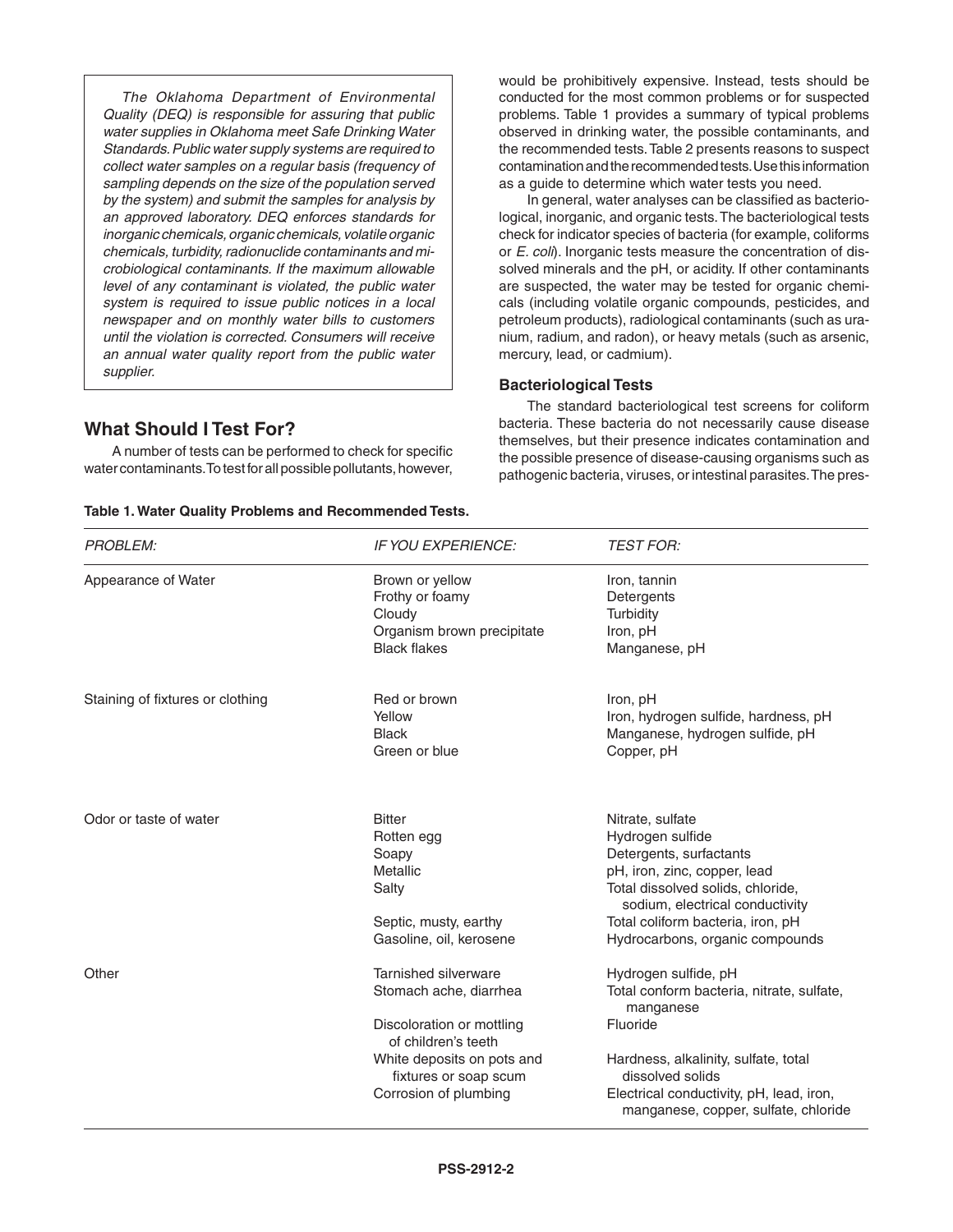#### **Table 2. Reasons to Suspect Water Contamination and Recommended Tests.**

| Reason for Concern:                                                    | Consider Testing for:                                                                                              |
|------------------------------------------------------------------------|--------------------------------------------------------------------------------------------------------------------|
| Water supply for infant less than 6 months                             | <b>Nitrate</b>                                                                                                     |
| Lead pipe or lead solder in plumbing (older home)                      | Lead, copper, zinc, pH, alkalinity                                                                                 |
| Close to old fuel storage tanks                                        | Hydrocarbons, volatile organic compounds                                                                           |
| Close to gas and oil drilling                                          | Chloride, total dissolved solids, sodium, barium, lead, pH,<br>electrical conductivity, volatile organic compounds |
| Close to confined livestock area                                       | Nitrate, total coliform bacteria                                                                                   |
| Close to a chemical/pesticide spill<br>or sprayer loading/rinsing area | Specific chemical or pesticide                                                                                     |
| Close to a landfill or dump site                                       | Volatile organic compounds, heavy metals, synthetic organic<br>compounds                                           |

ence of coliform bacteria means contamination from surface water sources, as these are not found in ground water. The Oklahoma Department of Environmental Quality recommends private wells be tested for coliform bacteria every year. This is especially important if the well is shallow, old, or of substandard construction. Frequent testing is also recommended if it is located close to a source of human or animal waste, such as a septic tank drainfield, barnyard, or animal feeding operation. If a well appears to be substandard, DEQ can provide guidance for inspecting and upgrading it.

#### **Other Tests**

 Inorganic chemical tests screen for specific minerals and salts, such as calcium carbonate, nitrate, chloride, and sulfate. Homes constructed prior to 1987 should also test for lead. Although some of the inorganic chemicals found in drinking water may not present a health hazard, they may be a nuisance. For a private well, inorganic chemical tests are recommended every three to five years; more frequently if you suspect contamination.

 Organic chemical tests are used to check for synthetic and volatile organic compounds, petroleum products, pesticides and other organic chemicals. These tests are relatively expensive. Interpretation of the test results requires knowledge of the maximum contaminant levels (MCLs) established under the SDWA (Table 3). However, MCLs have not been established for many organic chemicals, and the health effects of long term exposure to small quantities of these chemicals are generally not known.

 In general, testing for pesticides is recommended if the well is close to cropland where pesticides are used extensively, if the well is particularly shallow (50 ft or less), or if there is evidence of surface contamination by a pesticide.

 Radiological contaminants generally occur naturally because of geological characteristics. Radiological tests may focus on specific contaminants, such as radon, or they may measure total alpha or beta emission. Knowing the geology in your area well will help you determine whether such a radiological test is needed.

#### **Table 3. EPA Standards for Drinking Water.**

| Analyte                   | Limit       |
|---------------------------|-------------|
| Nitrate*-nitrogen         | 10 ppm      |
| Chloride                  | 150 ppm     |
| Sulfate                   | 250 ppm     |
| <b>Total Soluble Salt</b> | 500 ppm     |
| pН                        | $6.5 - 8.5$ |

\* Only Nitrate is a primary drinking water standard.

 Heavy metals may occur naturally in ground water because of underlying rocks and soils. However, mining, construction, and industrial activities may release these metals into the groundwater. Examples of heavy metals are arsenic, mercury, cadmium, chromium, selenium, and lead.

## **Where to Get Water Testing Done**

 The Oklahoma DEQ conducts routine bacteriological and inorganic chemical tests of water. Contact your local DEQ office for information on how to take the water sample, how to get it to the laboratory, and the cost. In addition, if you suspect contamination of your drinking water by any type of contaminant (requiring a routine or nonroutine test), contact your local DEQ office. They will work with you to determine whether contamination has occurred, to find the source of the contamination, and, if necessary, to find an alternative source of drinking water. DEQ also maintains a statewide hotline for reports or questions concerning possible environmental contamination: 1-800-522-0206.

The Soil, Water, and Forages Analytical Laboratory at Oklahoma State University can provide routine inorganic chemical testing for household water. A nominal fee is charged. Contact your County Oklahoma Cooperative Extension office for DEQ sample bottles and details on drawing the water sample and getting it to the laboratory.